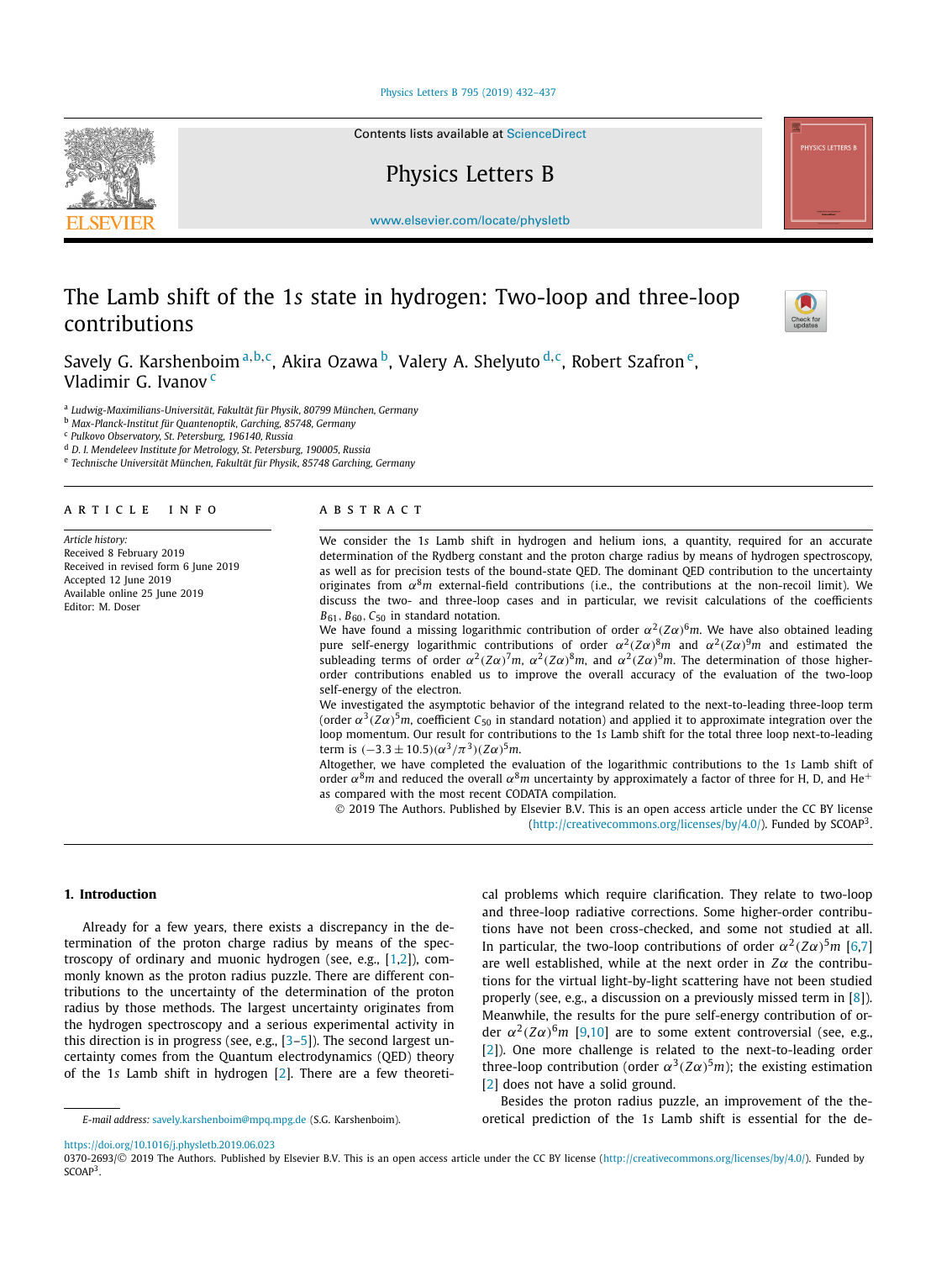<span id="page-1-0"></span>termination of the Rydberg constant [\[1,2\]](#page-4-0), precision tests of the bound-state QED, constraints on light neutral particles, such as a dark photon from physics of simple atoms (see, e.g., [\[11\]](#page-4-0)), and interpretation of the currently ongoing 1*s* − 2*s* He<sup>+</sup> experiments [\[12,13\]](#page-4-0).

The Lamb shift of the atomic energy levels is a QED effect, that can be experimentally studied in light hydrogen-like atoms with high accuracy (cf.  $[14]$ ). The theoretical prediction of this phenomenon involves the values of the input parameters, such as the Rydberg constant and the proton charge radius, that limit the accuracy of the calculations. A separate input to the uncertainty originates in the computation of various high-order QED effects. The dominant contributions to the QED error budget come from the radiative corrections in the external-field approximation. We follow the standard convention and parametrize these corrections as (see, e.g., [\[2,](#page-4-0)[15\]](#page-5-0))

$$
\Delta E(ns) = \frac{\alpha (Z\alpha)^4 m}{\pi n^3} \left( F^{(1)} + \frac{\alpha}{\pi} F^{(2)} + \left( \frac{\alpha}{\pi} \right)^2 F^{(3)} + \dots \right), \quad (1)
$$

where  $F^{(i)} = F^{(i)}_{ns}(Z\alpha)$  corresponds to the *i*-loop radiative insertions and the relevant contributions are at the one-, two-, and three-loop level. The four-loop contributions are neglected in (1). The uncertainty due to the unknown leading four-loop term, which is expected at the level of a few units of  $\alpha^4/\pi^4(Z\alpha)^4 m$ , is essentially below the uncertainty of the higher-order two-loop and three-loop terms. The latter are at the level of ten units of  $\alpha^2/\pi^2$  $(Z\alpha)^6$ *m* and  $\alpha^3/\pi^3$  $(Z\alpha)^5$ *m*, respectively (see below).

Theory of the one-loop contributions is firmly established (see [\[2,](#page-4-0)[15\]](#page-5-0) for details). The largest and most important contribution, related to the electron self-energy, has been calculated directly for  $Z = 1, 2$  [\[16\]](#page-5-0), i.e., for H and He<sup>+</sup>. We consider below the two-loop and three-loop radiative corrections.

The functions  $F^{(i)}$  can be expanded at low  $Z\alpha$  and at two and three loops, the results read

$$
(Z\alpha)^{4} F^{(2)}(nl) = \sum_{kp} B_{kp} (Z\alpha)^{k} \ln^{p} \frac{1}{(Z\alpha)^{2}},
$$
 (2)

$$
(Z\alpha)^{4} F^{(3)}(nl) = \sum_{kp} C_{kp} (Z\alpha)^{k} \ln^{p} \frac{1}{(Z\alpha)^{2}}.
$$
 (3)

Here, we focus on the 1*s* state and the  $F^{(i)}$  coefficients are always meant to be related to the aforementioned, 1*s* state.

It is not clear *a priori* which logarithmic terms are present in (2) and (3). Sometimes a special study is required. For example, it was believed [\[2\]](#page-4-0) until recently that  $C_{63} \neq 0$ , while the presence of  $B_{72} \neq 0$  was rather disputable. Both issues have been recently resolved in [\[17\]](#page-5-0) and we discuss it also below.

A number of the two-loop  $(B \cap A)$  and three-loop  $(C \cap A)$  coefficients have been known with a sufficient accuracy. These include *B*40, *B*50, *B*63, *B*62, *B*61, and *C*40. Estimations with a credible uncertainty have also been available for  $B_{60}$ ,  $C_{50}$ , and  $C_{63}$ . A concise summary concerning all these coefficients can be found in [\[2\]](#page-4-0). Some of the corrections have been revisited since publication of [\[2\]](#page-4-0). These include, e.g., *B*<sup>61</sup> [\[8\]](#page-4-0) and *B*72*, C*63, and *C*<sup>62</sup> [\[17\]](#page-5-0).

In this letter, we reconsider  $B_{61}$  (order  $\alpha^2(Z\alpha)^6 m \ln(Z\alpha)$ ),  $B_{60}$ (the non-logarithmic  $\alpha^2(Z\alpha)^6 m$  term), and  $C_{50}$  ( $\alpha^3(Z\alpha)^5 m$ ) and discuss them below in subsequent sections in detail. Our findings are summarized in Tables 1 and 2.

In the case of the two-loop corrections, rather than  $B_{60}$ , we use  $G_{60}(Z\alpha)$  defined as

$$
G_{60}(Z\alpha) = B_{60} + \sum_{kp;k \ge 7} B_{kp}(Z\alpha)^{k-6} \ln^p \frac{1}{(Z\alpha)^2},
$$
 (4)

#### **Table 1**

Two-loop coefficients and their contributions to the 1*s* Lamb shift in hydrogen.  $G_{60}^{\text{tot}}(Z)$  is equal to  $B_{60}$  together with all the higher-order (in  $Z\alpha$ ) corrections (see  $\binom{60}{4}$ .

| Quantity               | $B_{61}^{\rm tot}$ | $B_{60}^{\rm tot}$ | $G_{60}^{\text{tot}}(Z=1)$ |
|------------------------|--------------------|--------------------|----------------------------|
| [2]: coefficient       | 48.958.590         | $-81.3(19.7)$      |                            |
| Contribution, kHz      | 48.50              | $-8.2(2.0)$        |                            |
| This work: coefficient | 49.788899          |                    | $-94.5(6.6)$               |
| Contribution, kHz      | 49 32              |                    | $-9.5(0.7)$                |

#### **Table 2**

Three-loop coefficients and their contributions to the 1*s* Lamb shift in hydrogen.

| Quantity                             | $C_{50}^{\rm tot}$ | ርtot<br>ናገ | Ctot<br>ရော |
|--------------------------------------|--------------------|------------|-------------|
| [2]: coefficient                     | $+30$              | $+1$       |             |
| [2]: contribution, kHz               | $+0.96$            | $+0.22$    |             |
| This work <sup>*</sup> : coefficient | $-3.3(10.5)$       |            | $-0.36$     |
| This work*: contribution, kHz        | $-0.11(34)$        |            | $-0.01$     |

∗ We use here *C*63*,*<sup>62</sup> from [\[17\]](#page-5-0).



**Fig. 1.** Example diagrams for the LbL contributions: an 'initial' diagram (*a*) and two effective diagrams (*b, c*). The double horizontal line is for the Coulomb propagator. The effective diagrams are result of the hard integrations (with momenta comparable with *m*), which produce effective point-like vertices, while the remaining photons are soft (i.e. the momenta are much smaller than *m*).

i.e., it is equal to  $B_{60}$  with all the higher-order (in  $Z\alpha$ ) corrections included.  $G_{60}(Z\alpha)$  is more appropriate if one uses results of numerical calculations.

# **2. Additional logarithmic two-loop contributions in order** *α***<sup>2</sup>***(Zα)***<sup>6</sup>***m*

We begin with the two-loop logarithmic coefficient  $B_{61}$ . First calculated in  $[18,19]$ , the result was applied in  $[2]$ . After original publication, the diagrams with the light-by-light (LbL) scattering block (see Fig. 1*a*) have been studied, and a correction to the previous result was found [\[8\]](#page-4-0) due to the LbL diagrams overlooked in [\[18,19\]](#page-5-0). The LbL contributions are the most difficult for the numerical calculations. The analytic calculations have been available only for the order  $\alpha^2(Z\alpha)^5$ *m* [\[7\]](#page-4-0) and absent for a while for the next order in  $Z\alpha$  until the publication of [\[8\]](#page-4-0). Those diagrams receive a contribution from soft photons responsible for the appearance of a long-distance potential. After integrating out the hard modes (i.e. with momenta comparable with *m*), effective local operators appear, which give rise to the two-photon vertices shown in diagrams b and c in Fig. 1. The remaining photons are soft (i.e. their momenta are much smaller than *m*). There are two possible soft pairs of photons, those which connect the nucleus and the electron loop (see Fig. 1*b*) and those which connect the electron line and the electron loop (see Fig. 1*c*). The former case was covered by [\[8\]](#page-4-0), while we consider the latter here.

The bottom part of the diagram in Fig. 1*a*, i.e., the electron loop in the Coulomb field of the nucleus, is the known virtual Delbrück scattering amplitude (see, e.g., [\[20,21\]](#page-5-0) and references therein). The upper part, i.e., the electron line and two soft photons connecting the electron line and the electron loop, can be drastically simplified within the soft-photon kinematics, where the energy transfer  $(q_0)$  is comparable with the momentum transfer  $(q)$  and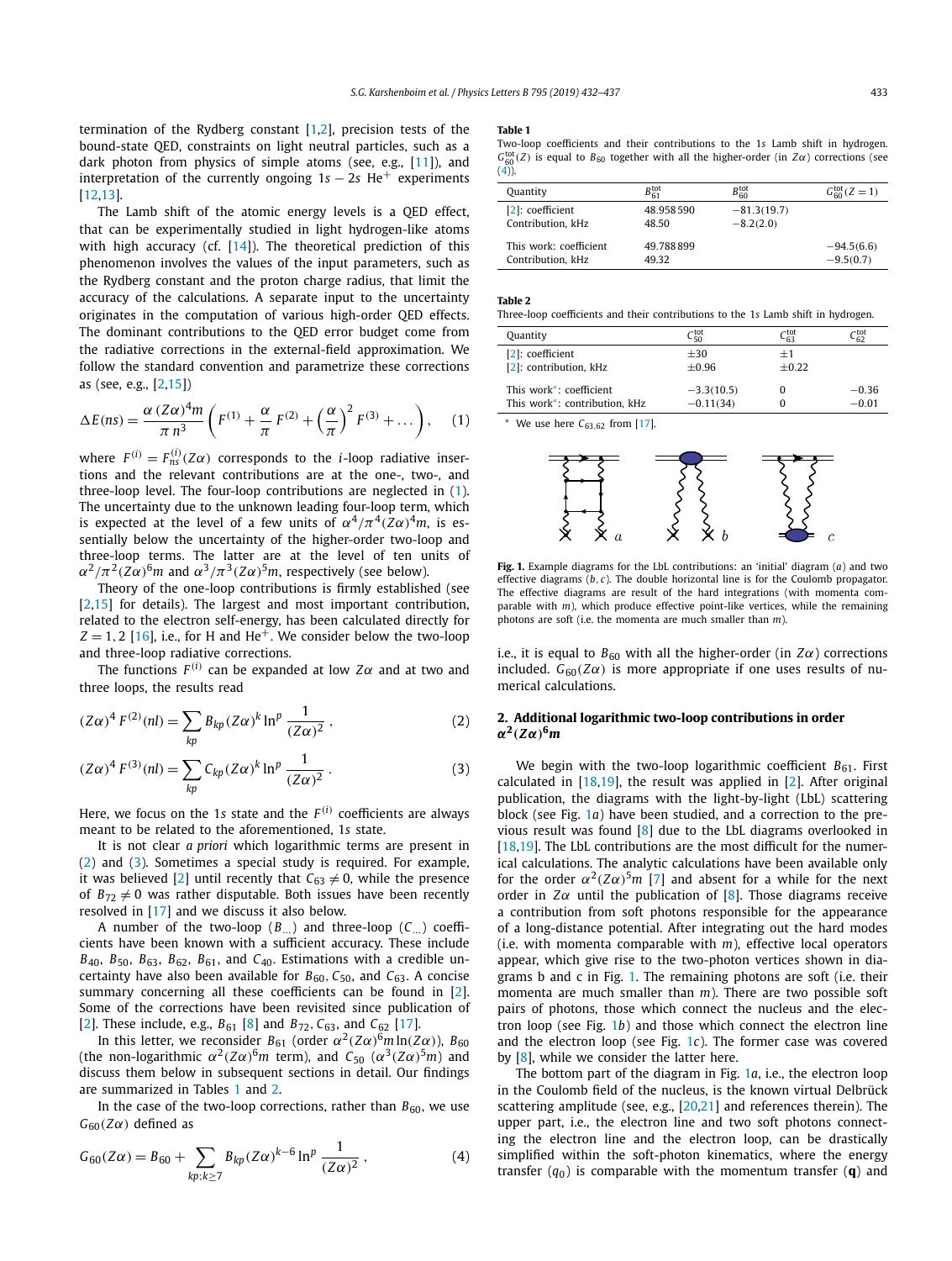<span id="page-2-0"></span>

**Fig. 2.** Example diagrams for the two-loop contributions to the Lamb shift: a pure self-energy one (*a*) and one with an electron loop in the free-loop approximation (*b*).

 $Z\alpha m \ll |q_0| \sim |\mathbf{q}| \ll m$ . The integral over  $q_0$  simplifies considerably within a kind of static-electron kinematics discussed in details in [\[22\]](#page-5-0).

The resultant integral induces an effective potential that behaves as *r*−<sup>4</sup> (cf. [\[23\]](#page-5-0), see also [\[8\]](#page-4-0)). In the 1*s* state, the expectation value of this potential diverges at the short end of the interval  $1/m \ll r \ll 1/(Z\alpha m)$ . The manifestation of the divergence in the perturbation theory is a logarithmically enhanced correction to the hydrogen energy levels. On the technical side, the calculation is similar to that in [\[8\]](#page-4-0) if we use the effective field theory approach. To confirm our result, we also considered diagrams with triple photon exchange and extracted the logarithmically divergent part; both methods gave the same correction to the  $B_{61}$  coefficient. The total result for the logarithmic LbL contribution, including the one from [\[8\]](#page-4-0), reads

$$
\Delta E^{\text{LbL}}(1s) = \frac{\alpha^2 (Z\alpha)^6 m}{\pi^2} \left[ \frac{709\pi^2}{3456} - \frac{43}{36} \right] \ln \frac{1}{(Z\alpha)^2} \,. \tag{5}
$$

Result (5) is over 2.5 times larger than that of the previous [partial] computation  $[8]$ . In standard notation (cf.  $[2]$ ) it corresponds to the *B*<sup>61</sup> coefficient.

# **3. Two-loop contributions with closed electron loops in order** *α***<sup>2</sup>***(Zα)***<sup>6</sup>***m*

While considering the non-logarithmic part of the  $\alpha^2 (Z\alpha)^6 m$ correction, i.e., the coefficient  $B_{60}$  and higher-order terms, one has to distinguish three groups of diagrams and treat them differently. One group originates from the 'pure' self-energy (SE) diagrams, i.e., the diagrams without any closed electron loops (see Fig. 2*a*). The remaining groups, on the other hand, include the closed electron loops. The second group contains the loops in the so-called freeloop approximation, i.e., all appearing closed electron loops are due to the vacuum polarization (see Fig. 2*b*). The last group contains virtual LbL scattering subdiagrams (see, e.g., Fig. [1](#page-1-0)*a*). (In high-*Z* atomic physics, those diagrams are referred to as the vacuum polarization in the presence of the Coulomb field of a nucleus.)

The most accurately computed results exist for the *free*-loop approximation diagrams studied in [\[24\]](#page-5-0). The result reads

$$
G_{60}^{\text{free}}(Z=1) = -15.0(4) ,
$$
  
\n
$$
G_{60}^{\text{free}}(Z=2) = -13.9(1) .
$$
 (6)

The contributions beyond the free-loop approximation at order  $\alpha^2$ ( $Z\alpha$ )<sup>6</sup>*m* belong to two groups. One is due to radiative corrections to the Wichmann-Kroll contribution. (The Wichmann-Kroll contribution by itself is of order  $\alpha(Z\alpha)^6$ *m*.) We estimate it as

$$
B_{60}^{\text{rWK}}(ns) = 0.13 \pm 0.13 \,. \tag{7}
$$

The estimation is based on a similarity of the behavior of a radiative correction to the Wichmann-Kroll potential and the Källen-Sabry potential in the so-called *t* channel.

The other group arises due to Coulomb corrections to the LbL contribution of order  $\alpha^2(Z\alpha)^5$ *m*. We have already considered their

#### **Table 3**

Higher-order two-loop contributions to the 1*s* Lamb shift in hydrogen and the helium ion. The *free*-loop approximation result is from [\[24\]](#page-5-0). The pure *SE* value as well as the contribution *beyond* the free-loop approximation is a result of this letter.

| Quantity | $G_{60}^{SE}(1s)$ | $G_{60}^{\text{tree}}(1s)$ | $G_{60}^{beyond}(1s)$ | $G_{60}^{tot}(1s)$ |
|----------|-------------------|----------------------------|-----------------------|--------------------|
| $Z=1$    | $-79.6(6.0)$      | $-15.0(4)$                 | 0.1(2.6)              | $-94.5(6.6)$       |
| $Z = 2$  | $-83.3(5.2)$      | $-13.9(1)$                 | 0.1(2.6)              | $-97.1(5.8)$       |

logarithmic part above in (5). We estimate the non-logarithmic part as

$$
B_{60}^{\text{LbL}} = \pm \pi \, B_{61}^{\text{LbL}} \simeq \pm 2.6 \,. \tag{8}
$$

The  $B_{60}$  term beyond the free-loop approximation was previously estimated in [\[24\]](#page-5-0). However, it was based on incorrect assumptions about the logarithmic contributions for the diagrams beyond the free-loop approximation, and thus we do not take into consideration those estimates. The quantitatively largest contribution in our consideration of the  $B_{60}$  term beyond the free-loop approximation comes as a 'tail' of the logarithmic  $B_{61}$  term. The summary of the individual contributions to  $G_{60}(1s)$  is given in Table 3.

The estimate above is obtained by a suggestion that a natural magnitude of the constant accompanying a logarithm is  $\pi$ , which is inspired by the value of the imaginary part of the logarithm of a negative real number. In a term with several logarithms, we substitute each of them by  $\pi$ , which produces a combinatoric factor. Often the terms beyond the leading logarithmic term are estimated by 50% of its value. Using *π* and combinatoric factors, we estimate the subleading terms in the case of the leading single-logarithm as below 50%, but in the case of leading double- or triple-logarithmic term as above 50%. We think that it is more realistic than a naive 50%-estimate for all the separate cases.

### **4. Pure self-energy two-loop contributions** *α***<sup>2</sup>***(Zα)***<sup>6</sup>***m*

The situation concerning the pure SE part of  $B_{60}$  is more complicated than that of the closed-electron-loop contributions. A partial calculation exists, and it is accompanied by a plausible estimate of the unknown part of the contribution [\[9\]](#page-4-0),

$$
B_{60}^{\text{pure SE}} = -61.6(9.2) \,. \tag{9}
$$

The large magnitude of the  $B_{60}^{\text{pure SE}}$  coefficient is due to an enhancement of the low-momentum contribution, while the uncertainty comes from the unknown high-momentum one. Suggesting that the missing high-momentum contribution is not enhanced, we arrive at the result of  $\pm \pi^3 B_{63}$  for the missing contribution that coincides with the uncertainty in (9). Consequently, our estimation of the magnitude of the unknown terms in  $(8)$  is consistent with that in [\[9\]](#page-4-0).

There exist essentially three approaches to calculation of the higher-order two-loop contributions. One suggests the use of an *Z* $α$  expansion, in which case the accuracy is limited by (9) [\[9\]](#page-4-0). It is also necessary to know the higher-order logarithmic terms, such as [\[17\]](#page-5-0)

$$
B_{72}^{\text{pure SE}} = -\frac{2\pi}{3} \left( \frac{139}{32} - 2\ln 2 \right). \tag{10}
$$

The size of the logarithmic contribution is smaller than of the uncertainty above, but not negligible.

The second approach uses exact in *Zα* numerical calculations at  $Z = 1, 2$ . In the case of two-loop contributions, that approach has been successfully applied for the contributions with closed electron loops in the free-loop approximation  $[24]$  (see above), but its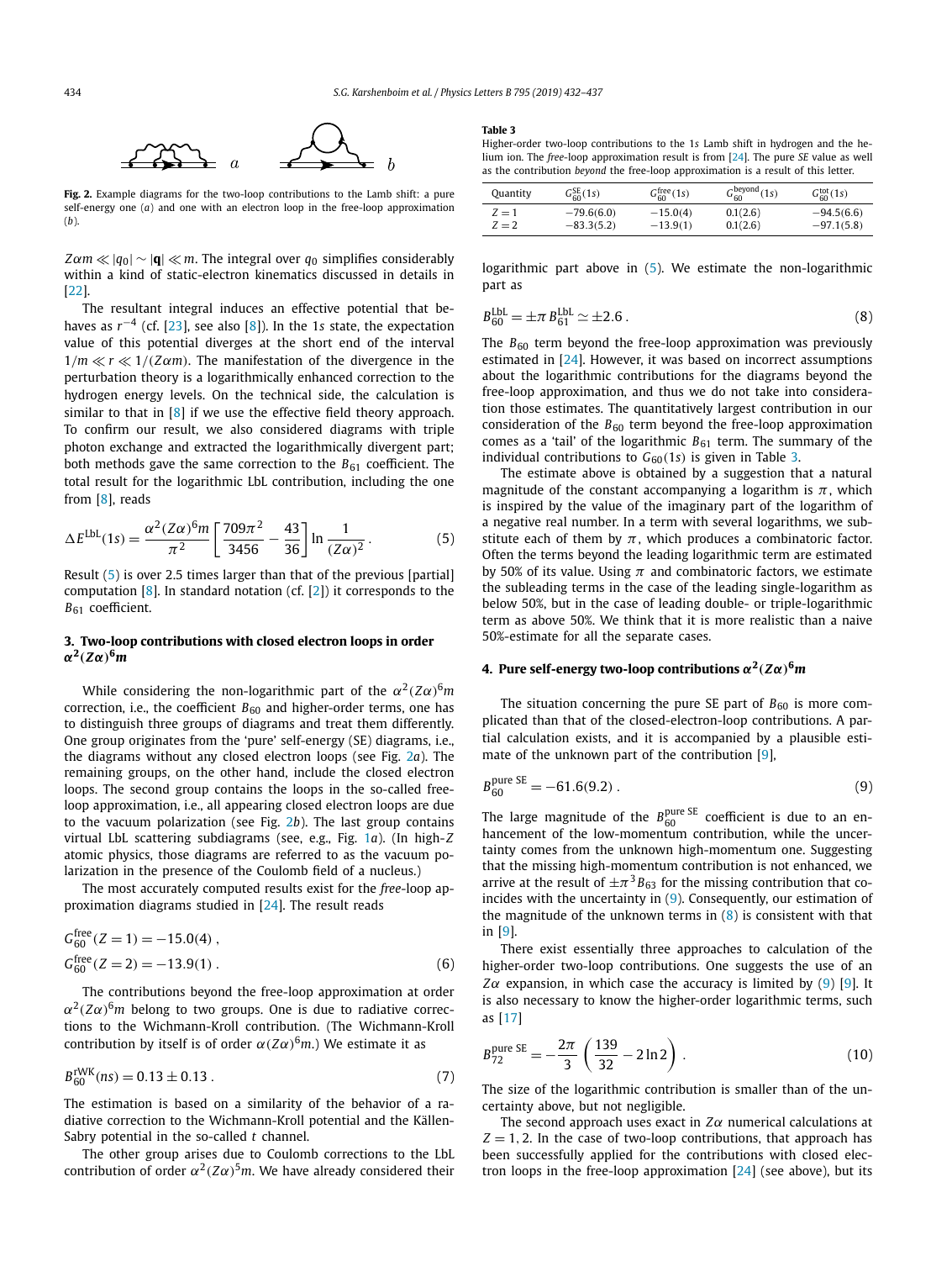#### **Table 4**

The leading higher-order pure SE two-loop logarithmic contributions. Note: the leading logarithmic terms of orders  $\alpha^2$  ( $Z\alpha$ )<sup>6</sup>*m* [\[26\]](#page-5-0) and  $\alpha^2$  ( $Z\alpha$ )<sup>8</sup>*m* come only from the pure self-energy. In contrast to that, the leading logarithms of order  $\alpha^2(Z\alpha)^7m$ [\[17\]](#page-5-0) and  $\alpha^2(Z\alpha)^9m$  come both from the diagrams with and without closed electron loops. Here we present only their self-energy part.

| Coefficient | $B_{63}$ | <b>B72</b> | <b>B</b> <sub>84</sub> |                                  |
|-------------|----------|------------|------------------------|----------------------------------|
| Value       |          | $-6.19$    |                        | $5/6 \cdot B_{72} \simeq -5.162$ |

#### **Table 5**

Estimated values of the coefficients for two-loop pure SE subleading terms in order *α*<sup>2</sup>*(Zα)*<sup>7</sup>*m* and *α*<sup>2</sup>*(Zα)*<sup>8</sup>*m*.

| Coefficient | $B_{71}$ | 570 | 83 | B 82 | $_{B81}$ | $B_{80}$ |
|-------------|----------|-----|----|------|----------|----------|
| Value       | 12(40)   |     |    | -50  | 150      |          |

application to pure SE diagrams has proved challenging. Only the results at medium *Z* such as *Z* = 10*,* 12*,* 15*,* 17*,* 20*,* 25*,* 30 [\[10\]](#page-4-0) are available. Those still can be extrapolated to  $Z = 0, 1, 2$ . (The third approach includes a fit using the result of [\(10\)](#page-2-0) as a data point at  $Z = 0$  for  $G_{60}^{SE}(Z)$  from [\(4\)](#page-1-0).)

Due to the low accuracy such an extrapolation is possible for  $F^{(2)}(Z\alpha)$ , only because a number of the leading coefficients, such as  $(B_{40}, B_{50}, B_{63}, B_{62},$  and  $B_{61})$  is known (see [\[2,](#page-4-0) [15\]](#page-5-0) and references therein). In the meantime the 'data area'  $(Z = 10, 12, 15, 17, 20, 25, 30)$  is relatively far from the 'target area'  $(Z = 0, 1, 2)$  and it contains relatively few data points. The logarithmic terms go through a bigger change on their way from the data area to the target area than within the data area. Accordingly, from the point of view of a phenomenological fit, we have to consider nearly coinciding fits with different extrapolation expectations. Since we need not only to fit the data but eventually also to extrapolate, we have to maintain the correct shape of the fit function (see [\(2\)](#page-1-0)).

To deal with logarithmic terms at orders  $\alpha^2 (Z\alpha)^7 m$  and  $\alpha^2$ (*Z* $\alpha$ )<sup>8</sup>*m*, a calculation of some and an estimation of others is necessary. We present the summary of the leading logarithmic terms at each order in  $Z\alpha$  in Table 4. The coefficients  $B_{84}$  and *B*<sub>93</sub> are calculated in this letter using techniques developed in [\[17,](#page-5-0) [26,27\]](#page-5-0).

To estimate the subleading terms we use several approaches. As for an 'estimation' we understand a constraint with a relatively large uncertainty such as in  $(9)$ , which allows us to obtain more than one estimate for each subleading coefficient. Ultimately, we choose the most conservative constraint for the coefficients. The summary of our estimations is given in Table 5.

The coefficients can be used for both for a low-*Zα* expansion and fits. We have to explain how we used the constraints for the fits. We consider the constraints as additional data and include their deviation from the related central values, measured in the units of their uncertainties, into the final  $\chi^2$  we have to minimize. That is, e.g., similar to a treatment applied in [\[2\]](#page-4-0) for the various not very precise theoretical corrections. Such a fitting procedure allows one to easily combine theoretical constraints with the existing 'true' data.

Often, for the higher-order terms, it is possible to estimate the magnitude plausibly, but not the sign of a coefficient and therefore frequently the central values of estimations are zero. Once  $B_{71,70}$ are estimated, we can find the result of the low-*Zα* expansion of  $G_{60}^{SE}(Z = 1, 2)$  (see Table 6).

To compare those low-*Zα* results with the numerical data, we need to fit them. We found that by setting  $B_{72} = 0$ , the fit results for  $B_{60}$  are shifted by 8 − 10 from the value  $B_{60}$  of [\(9\)](#page-2-0). That would put the fit and that value of  $B_{60}$  in disagreement and would not allow a combined fit. All the previously used fits have ignored

#### **Table 6**

| Higher-order two-loop pure self-energy contribution to the 1s Lamb shift in hydro- |
|------------------------------------------------------------------------------------|
| gen and the helium ion. The combined fit includes the numerical data from [10] and |
| the value of $B_{60}$ from [9], and less accurate numerical results from [25].     |

| Quantity                 | $B_{60}$     | $G_{60}^{SE}(Z=1)$ | $G_{60}^{SE}(Z=2)$ |
|--------------------------|--------------|--------------------|--------------------|
| Low-Z $\alpha$ expansion | $-61.6(9.2)$ | $-66.8(9.6)$       | $-69.6(10.5)$      |
| Fit over data from [10]  | $-90(12)$    | $-94(10)$          | $-95(9)$           |
| Combined fit             | $-72.4(7.2)$ | $-79.6(6.0)$       | $-83.3(5.2)$       |



**Fig. 3.** An example diagram for the three-loop contribution to the Lamb shift.

the double-logarithmic  $B_{72}$  term. Consequently, the fits found in the literature use an unrealistic shape with no estimation of systematic effects (see, e.g., [\[10\]](#page-4-0)). Consequently, a comparison with the previously performed fits is meaningless. We have performed a fitting of the numerical data [\[10\]](#page-4-0) ourselves, using realistic approximation functions. We present the result in Table 6 including the results of the combined fit, i.e., a fit which includes the low-*Zα* constraints and numerical data from [\[10\]](#page-4-0). We consider a difference between the low-*Z* value and the fit over the numerical data, which is somewhat below  $2\sigma$  as a fair agreement which validates the use of a combined fit.

The summary for the calculation of the two-loop contributions in the external field approximation is given in Table [1.](#page-1-0)

# **5. Next-to-leading three-loop contributions**

The three-loop theory is more complicated and less advanced than the two-loop one. Only its leading term to the Lamb shift (order  $\alpha^3 (Z\alpha)^4 m$ , coefficient  $C_{40}$ ) is known [\[28–30\]](#page-5-0). The nextto-leading one (order  $\alpha^3$  $(Z\alpha)^5$ *m*,  $C_{50}$ ) has been calculated only partially [\[31\]](#page-5-0) and boldly estimated in [\[2\]](#page-4-0). After improvement of the accuracy of  $B_{60}$  above,  $C_{50}$  [\[2\]](#page-4-0) becomes the largest source of the QED uncertainty for the 1*s* Lamb shift in hydrogen.

The  $\alpha^3 (Z\alpha)^5$ *m* contribution can be represented as a set of twophoton exchange diagrams (see Fig. 3). The related expression may be written in terms of the integral over the loop momentum *q* (cf. [\[26\]](#page-5-0))

$$
\int_{0}^{\infty} \frac{dq}{q^4} T(q^2) , \qquad (11)
$$

where  $T(q^2)$  is a radiative correction to the skeleton-diagram integral, which is related to a virtual forward Compton scattering amplitude.

The calculation of the radiative factor  $T(q^2)$  is very complicated. Here, we calculate its asymptotics at high and low *q* and estimate the total integral, by integrating those asymptotic expressions. As mentioned previously, a part of the contributions, i.e., the diagrams with closed electron loops in free-loop approximation except for graphs with the two-loop pure self-energy with one electron vacuum-polarization insertion, have already been considered in [\[31\]](#page-5-0). Here we estimate the unknown diagrams by integrating the asymptotics of the related integrand. The complete three-loop result is

$$
C_{50}^{\text{total}}(ns) = -3.3(10.5) \,. \tag{12}
$$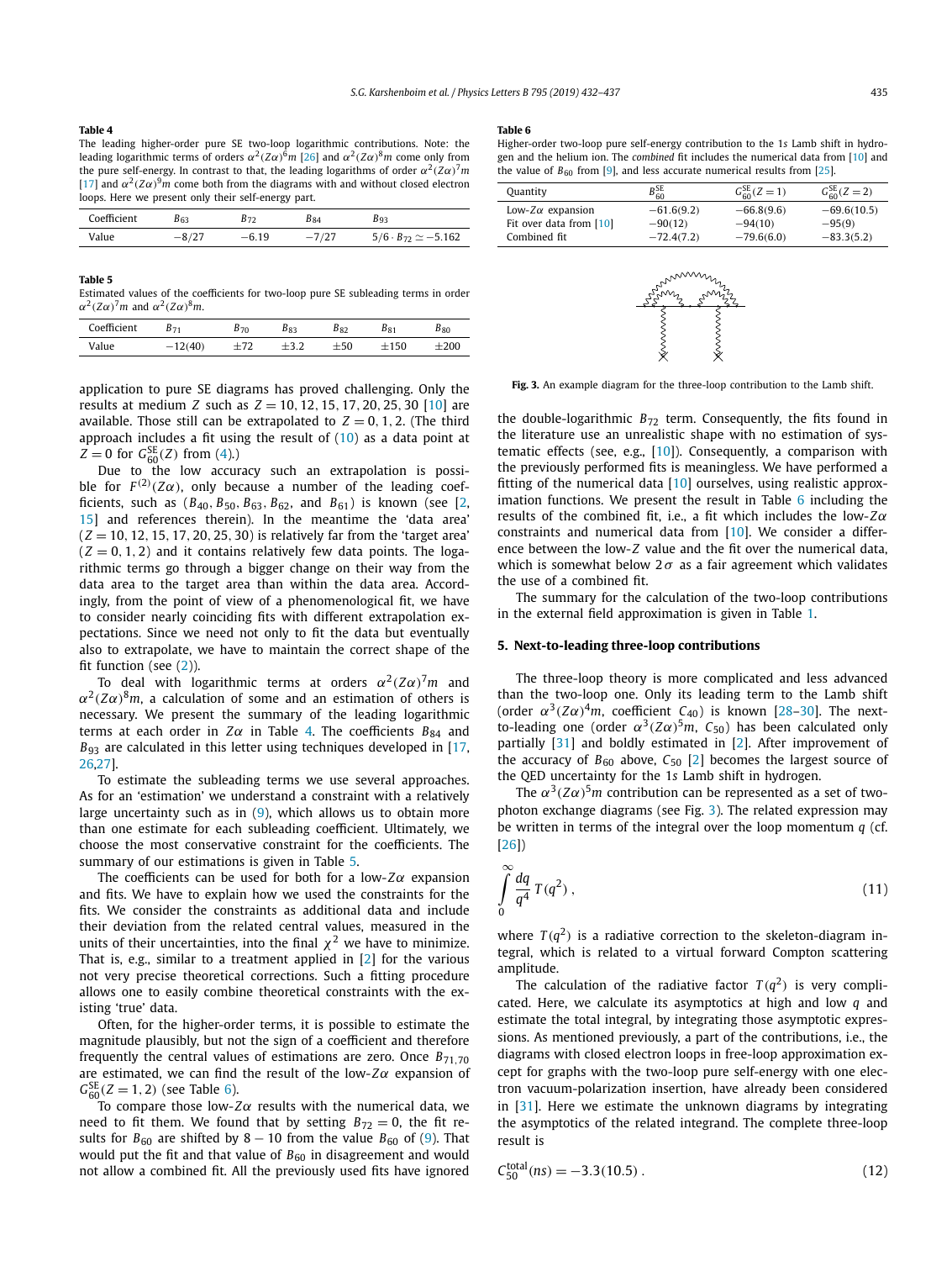<span id="page-4-0"></span>**Table 7** The most uncertain contributions to the 1*s* Lamb shift in hydrogen, deuterium and the helium ions. RR16 stands for the  $α(Zα)^6m^2/M$  radiative-recoil contribution, which is known only in the leading logarithmic approximation (see  $(14)$ ).

| Contribution, kHz                         | $G_{60}^{\rm tot}$ | $C_{50}^{\text{tot}}$ | <b>RR16</b> |
|-------------------------------------------|--------------------|-----------------------|-------------|
| Contribution for H                        | $-9.5(0.7)$        | $-0.11(34)$           | 1.5(1.0)    |
| Contribution for D                        | $-9.5(0.7)$        | $-0.11(34)$           | 0.76(0.49)  |
| Contribution for $3He+$                   | $-625(37)$         | $-3.4(10.8)$          | 23(18)      |
| Contribution for ${}^{4}$ He <sup>+</sup> | $-625(37)$         | $-3.4(10.8)$          | 18(14)      |

To verify our method, we have also found the contributions of order  $\alpha(Z\alpha)^5$ *m* and  $\alpha^2(Z\alpha)^5$ *m*. Our estimation is in a perfect agreement with known results  $[6,32]$  $[6,32]$ . In each case of interest (one loop, two loops, three loops) the asymptotics of  $T(q^2)$  are of the same sign for high and low *q*. That is an important requirement for a reliable estimation of the integral through the asymptotics of the integrand.

The present situation with the three-loop contributions is sum-marized in Table [2.](#page-1-0) The C<sub>50</sub> uncertainty is reduced by a factor of 3. This makes the  $C_{50}$  uncertainty comparable with the CODATA's  $C_{63}$ one in [2]. Fortunately, the latter was eliminated in [\[17\]](#page-5-0), where it was found that

$$
C_{63} = 0, C_{62} \simeq -0.36.
$$
 (13)

### **6. Summary and conclusions**

The summary on the theoretical accuracy of the 1*s* Lamb shift calculation for light hydrogen-like atoms with  $Z = 1, 2$  is presented in Table 7. The uncertainty from the external-field contributions, considered in this paper, is due to  $\alpha^8 m$  terms and consists of two sources, one is two-loop's  $G_{60}$  and the other is three-loop's  $C_{50}$ . A comparison with the existing calculations of other authors is given in the introduction, in Tables [1](#page-1-0) and [2](#page-1-0) in terms of the related coefficients and absolute values of the contributions for hydrogen. As one can see from there both two-loop and three-loop uncertainties are reduced approximately by factor of three.

The dominant contribution to the uncertainty budget for hydrogen currently comes from the radiative-recoil contribution of order  $\alpha(Z\alpha)^6 m^2/M$ , that is known in the leading logarithmic approximation [\[33,34\]](#page-5-0)

$$
\Delta E_{RR16}(1s) = \frac{2}{3} \frac{\alpha (Z\alpha)^6 m}{\pi} \frac{m}{M} \ln^2 \frac{1}{(Z\alpha)^2} \,. \tag{14}
$$

The uncertainty in Table 7 comes from an estimation of subleading terms. For its estimation we use here the approach with  $\pi$ 's and combinatoric coefficients, as explained above, and the uncertainty is somewhat above 50% (cf.  $[2]$ ). The key uncertainty sources in  $[2]$ have also included pure recoil corrections, but their uncertainty (of about 0.7 kHz for H) has recently been eliminated [\[35\]](#page-5-0) by a direct calculation of the recoil corrections for  $Z = 1, 2$ .

Concluding, we have revisited the theory of the  $\alpha^8 m$  contributions to the Lamb shift of the 1*s* state in hydrogen and deuterium atoms and helium ions. We completed the calculation of the logarithmic terms, considered a controversy in the non-logarithmic two-loop contribution and improved its accuracy by approximately a factor of three, and obtained a complete approximate result for the three-loop terms, which is more reliable and three times more accurate than a previous bold estimation.

The most accurate experimental results are available for the 1*s* − 2*s* transition in hydrogen and deuterium [\[14,36\]](#page-5-0). Experimental efforts to measure the 1*s* − 2*s* transition in the helium ion are underway [12,13]. Since the weight of the individual contributions to the theoretical uncertainty budget varies substantially (see Table 7), combining the hydrogen and helium-ion experimental results would be beneficial not only for hydrogen and helium-ion spectroscopy but also for various applications including precision tests of bound-state QED, determination of the Rydberg constant, and constraints on new light neutral particles.

A complete and detailed derivation, covering the technical side of the computations of our new results presented in this letter, is under preparation and will be published elsewhere.

# **7. Note added in proof**

After our paper was completed, we have learned about [\[37\]](#page-5-0), which covers a broad range of the issues related to the Lamb shift in hydrogen and some other atoms. Concerning the two-loop and three-loop  $\alpha^8 m$  terms, discussed here, the consideration in [\[37\]](#page-5-0) is somewhat different from [2]. In particular, their fit for the twoloop contributions includes  $B_{72}$  recently obtained in [\[17\]](#page-5-0). The diagrams with vacuum polarization loops in free-loop approximation and the diagrams with closed electron loops beyond the free-loop approximation are considered there separately from the pure selfenergy (cf.  $[24]$ ), the same way as we consider them here.

Reference [\[37\]](#page-5-0) describes the fit for  $G_{60}^{\text{pure SE}}(Z)$  in few details only. It has a non-physical shape, i.e., comparing with the known shape of the true two-loop function [\(4\)](#page-1-0) many logarithmic terms are omitted, and the systematic error is not estimated. The accu-racy is worse than the accuracy of the estimation [\(9\)](#page-2-0) for  $B_{60}^{\text{pure SE}}$ , which means that the fit was performed rather for the difference  $G_{60}^{\text{pure SE}} - B_{60}^{\text{pure SE}}$ , than used  $B_{60}^{\text{pure SE}}$  as a free parameter and the result in [\(9\)](#page-2-0) as a data point for  $G_{60}^{\text{pure SE}}$  ( $Z = 0$ ) (as it is done in our paper). The uncertainty of the diagrams with closed loops beyond the free-loop approximation is based in [\[37\]](#page-5-0) on a partial result for  $B_{61}^{\text{LbL}}$  from [8], while the complete result for  $B_{61}^{\text{LbL}}$  found here is more than twice larger. As for the three-loop contributions a mi-nor improvement in [\[37\]](#page-5-0) was due to use the results on  $C_{63}$  and  $C_{62}$  from [\[17\]](#page-5-0), which are not essential unless the accuracy of constraint on C<sub>50</sub> is improved first.

#### **Acknowledgements**

The authors are grateful to A. Czarnecki, M.I. Eides, K. Eikema, V.I. Korobov, E.Yu. Korzinin, K. Pachucki, Th. Udem, and V.A. Yerokhin for valuable stimulating discussions. The work was supported in part by DFG (Grant No. KA 4645/1-1).

### **References**

- [1] R. Pohl, et al., Nature [\(London\)](http://refhub.elsevier.com/S0370-2693(19)30401-0/bib6D756831s1) 466 (2010) 213.
- [2] P.J. Mohr, D.B. Newell, B.N. Taylor, Rev. Mod. Phys. 88 (2016) [035009.](http://refhub.elsevier.com/S0370-2693(19)30401-0/bib636F6461746132303134s1)
- [3] A. Marsman, M. [Horbatsch,](http://refhub.elsevier.com/S0370-2693(19)30401-0/bib68657373656C3A6C70s1) Z.A. Corriveau, E.A. Hessels, Phys. Rev. A 98 (2018) [012509.](http://refhub.elsevier.com/S0370-2693(19)30401-0/bib68657373656C3A6C70s1)
- [4] H. [Fleurbaey,](http://refhub.elsevier.com/S0370-2693(19)30401-0/bib6C6B6231733373s1) et al., Phys. Rev. Lett. 120 (2018) 183001.
- [5] A. Beyer, et al., [Science](http://refhub.elsevier.com/S0370-2693(19)30401-0/bib6D707132733470s1) 358 (2017) 79.
- [6] K. [Pachucki,](http://refhub.elsevier.com/S0370-2693(19)30401-0/bib6235307365s1) Phys. Rev. Lett. 72 (1994) 3154;
- M.I. Eides, V.A. [Shelyuto,](http://refhub.elsevier.com/S0370-2693(19)30401-0/bib6235307365s2) Phys. Rev. A 52 (1995) 954;
	- M.I. Eides, V.A. [Shelyuto,](http://refhub.elsevier.com/S0370-2693(19)30401-0/bib6235307365s3) JETP Lett. 61 (1995) 478.
- [7] K. [Pachucki,](http://refhub.elsevier.com/S0370-2693(19)30401-0/bib4C624C31s1) Phys. Rev. A 48 (1993) 2609;
- M.I. Eides, H. [Grotch,](http://refhub.elsevier.com/S0370-2693(19)30401-0/bib4C624C31s2) P. Pebler, Phys. Lett. B 326 (1994) 197; M.I. Eides, H. [Grotch,](http://refhub.elsevier.com/S0370-2693(19)30401-0/bib4C624C31s3) P. Pebler, Phys. Rev. A 50 (1994) 144. [8] A. [Czarnecki,](http://refhub.elsevier.com/S0370-2693(19)30401-0/bib4C624C3A4353s1) R. Szafron, Phys. Rev. A 94 (2016) 060501.
- 
- [9] K. Pachucki, U.D. [Jentschura,](http://refhub.elsevier.com/S0370-2693(19)30401-0/bib6A656E7473637572613173s1) Phys. Rev. Lett. 91 (2003) 113005.
- [10] V.A. Yerokhin, Phys. Rev. A 80 (2009) [040501\(R\);](http://refhub.elsevier.com/S0370-2693(19)30401-0/bib7965726F6B68696E3039s1)
- V.A. [Yerokhin,](http://refhub.elsevier.com/S0370-2693(19)30401-0/bib7965726F6B68696E3039s2) Eur. Phys. J. D 58 (2010) 57. [11] S.G. [Karshenboim,](http://refhub.elsevier.com/S0370-2693(19)30401-0/bib636F6E73747261696E74s1) Phys. Rev. Lett. 104 (2010) 220406.
- [12] M. [Herrmann,](http://refhub.elsevier.com/S0370-2693(19)30401-0/bib68655F696F6E31s1) et al., Phys. Rev. A 79 (2009) 052505.
- 
- [13] R.K. [Altmann,](http://refhub.elsevier.com/S0370-2693(19)30401-0/bib68655F696F6E32s1) S. Galtier, L.S. Dreissen, K.S.E. Eikema, Phys. Rev. Lett. 117 (2016) [173201.](http://refhub.elsevier.com/S0370-2693(19)30401-0/bib68655F696F6E32s1)